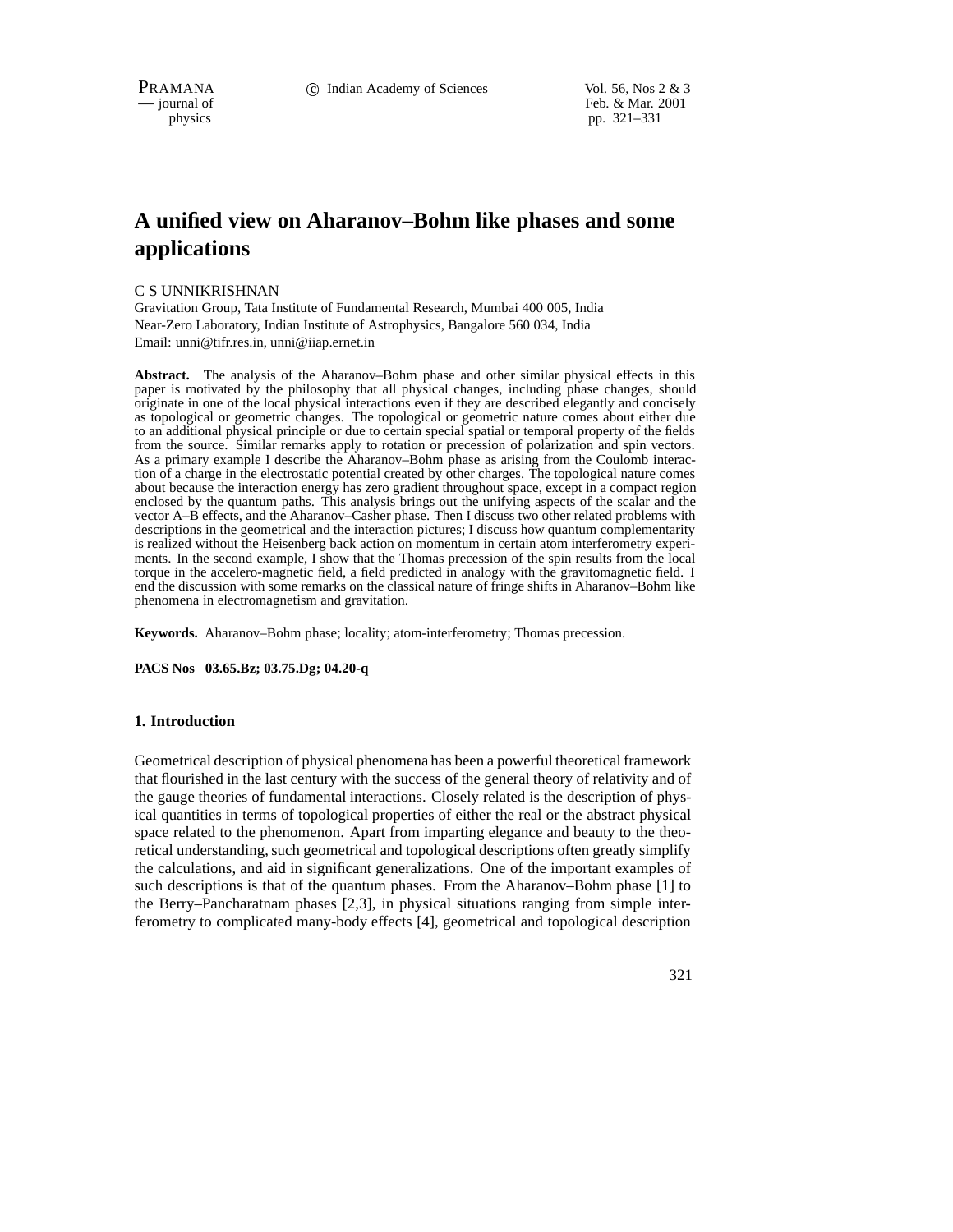have been very successful. On the other hand, separation of the total phase into a dynamical part and a geometrical part has also obscured in some cases certain unifying aspects and physical origin of different kinds of quantum phases. I discuss Aharanov–Bohm like phases within the general philosophy that all physical changes, including phase changes, should originate in one of the *local* physical interactions, and should admit a description in terms of the interaction itself. The topological or geometric nature comes about either due to an additional principle (as in the case of the equivalence principle in gravity) or due to certain special spatial or temporal property of the fields from the source. Seen from this angle, many of the debates on certain aspects of the Aharanov–Bohm phases are superfluous, especially the debate regarding the role of fields as opposed to the role of potentials. Both concepts are abstractions on the physical concept of interaction energy which is a more basic physical quantity. The physical origin of the phase change is universally a term of the form  $\int E dt$ , where E is the interaction energy. I show that the topological nature of the phase comes from the gradient free nature of the interaction energy in the problem. Since quantum phases and 'polarization' are closely related, these remarks are relevant in the context of rotations of polarization or spin as well.

## **2. A fresh look at the A–B effect**

The surprise factor in the Aharanov–Bohm phase was the fact that the phase change occurred to particle wave functions which did not 'interact with the electromagnetic field' [5,6]. While the differential phase change depends on the local potential, as  $\exp(-\frac{ie}{\hbar}\oint A dx)$ , where A is the vector potential, the total phase change depends only on the field flux enclosed by the interfering paths. In the standard configuration in which the interfering electron paths encircle a solenoid with enclosed flux  $\Phi$ , the phase shift  $\Delta \varphi = \frac{e}{\hbar} \Phi$ . The flux itself is not 'seen' by the electrons. The spatial nonlocality in this description has even given rise to a debate on the role of nonlocality in such phases. In fact, adherence to a narrow view on the concept of interaction, written classically in terms of the charge and the force field and expressed as the Lorentz force law, has obscured the remarkably simple universality of the A–B like phases. The force law describes changes in the momentum of the particle, and requires a spatial gradient in the interaction energy of the charge. But relative phase changes can occur without a change in the momentum even for classical waves, and this requires only a difference in the interaction energy between two parts of the wave and the force fields are not relevant. This is true for quantum waves as well. The A–B phase change results from the Coulomb interaction energy between the test charge and the charges that create the current and the magnetic field. The standard A–B effect happens to be discussed in a situation where this interaction energy is independent of the spatial position of the test charge with respect to the currents.

The essential picture may be sketched in analogy with an example involving classical electromagnetic waves – a laser beam in a Mach–Zehnder interferometer (see figure 3b for the basic configuration). If a dielectric material is introduced in one of the paths (or two different lengths of the material in the two paths) the interference fringes will shift. Yet, there is no change in the momentum of the photons, and the total phase shift depends only on the difference of the optical path lengths inside the two pieces of materials. There are no 'fields'or forces (momentum changing influences), but there is an 'interaction energy' (gradient free potential), which in this case is a uniform refractive index in some portion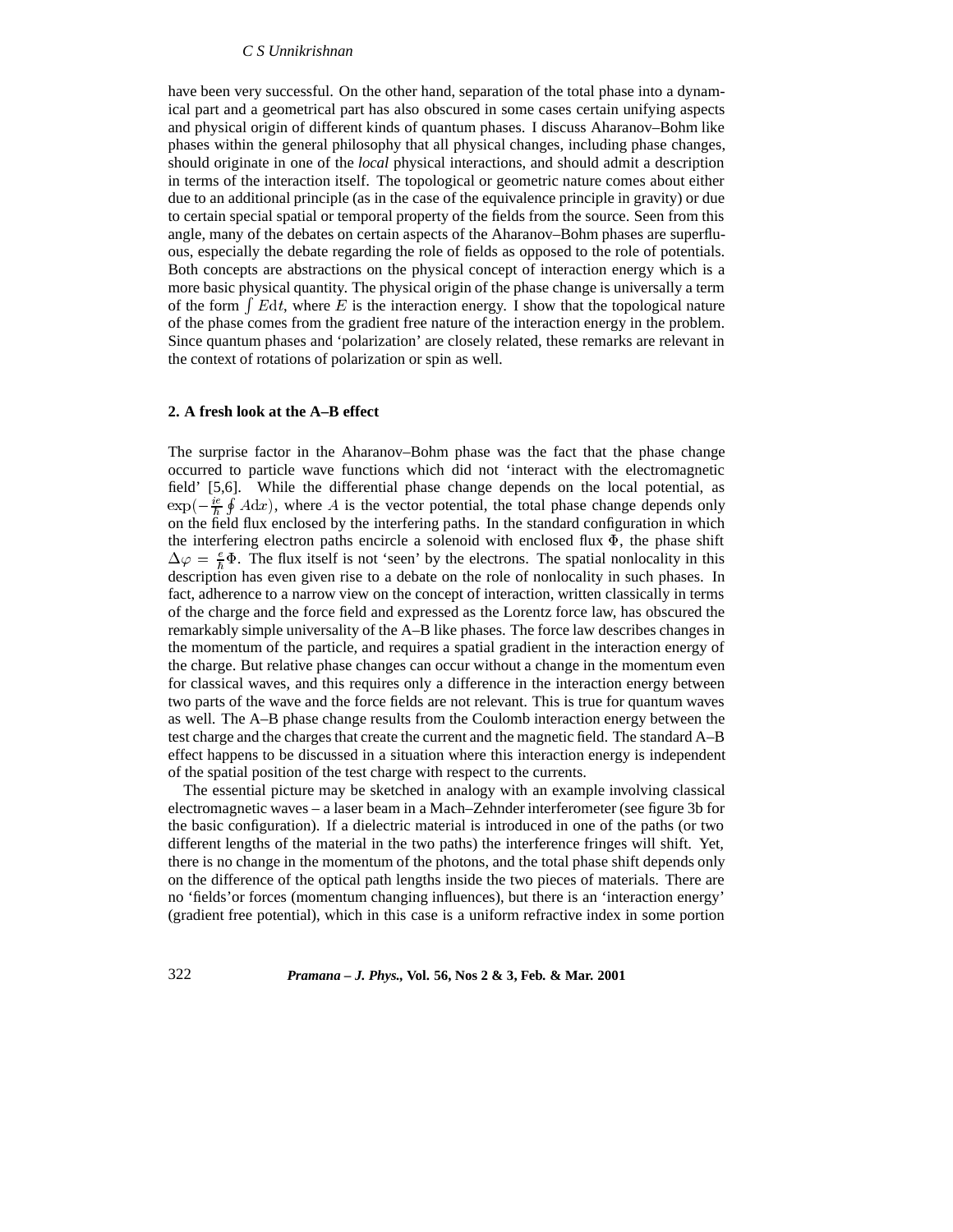#### *Unified view on Aharanov–Bohm phase*

of each path. Indeed, if the two optical paths are through two different media such that the change in refractive index is confined to a narrow interface of the two media, the shift of the interference pattern depends on the difference in the refractive indices that is manifest only in a spatial region not 'seen' by the beams. There is nothing more mysterious in the Aharanov–Bohm effect than what is there in this optical example, except that the equivalent of the medium with the uniform refractive index is harder to notice in the A–B effect.

To focus the ideas, let us consider the quantum mechanics of a charged particle moving near an infinite conducting sheet in which there is a uniform current as indicated in figure 1. The conductor is neutral in a reference frame which is stationary with respect to the conductor. But in a moving frame, as in a frame in which the moving particle is at rest, the conductor with a current is charged owing to the different Lorentz transformation factors on the electron density and the lattice ion density [7]. This excess charge density  $\sigma$  is uniform over the surface of the conductor and depends linearly on the current and the velocity of the charged test particle. The sign of  $\sigma$  changes when the velocity of the charged particle or the direction of the current is reversed. The *electrostatic force* on the particle due to this excess charge is same as what is more conveniently denoted as the  $v \times B$  *magnetic force*. Since we are considering an infinite sheet (or for practical purposes, a conducting sheet which is sufficiently large in dimensions), the force on the charged particle is independent of the distance from the sheet. The charged particle will feel a constant force  $F \propto e\sigma$ , and also a spatially varying phase change  $\delta\phi(x) = E(x)\delta t$  in this situation. Now consider a second sheet at a separation d behind the first sheet, with a current which is equal in magnitude and opposite in direction. The excess charge from this sheet exerts a force  $-F$ on the test particle, again independent of the distance of the particle from the sheet. The result is a net zero force on the particle. The Coulomb interaction energy of the charge with each sheet is linear in the distance from the sheet and therefore the phase change is  ${E(x_1) - E(x_2)}\delta t \propto (x_1 - x_2)\delta tC = d\delta tC$ , where C is a constant proportional to the current. Clearly the phase change is independent of the spatial coordinate and depends linearly on the separation between the conducting sheets. This derivation highlights two aspects of the A–B phase. The apparent spatial nonlocality is just a statement of the fact that two equal and opposite forces are cancelled at the location of the test particle, and the total phase change depends on the difference of the interaction energy which is proportional to the 'flux' or the product of the separation of the sheets and the current. This 'flux' is not in physical contact with the charge. *In effect, the spatial uniformity of the interaction energy allowed us to have a description in terms of a quantity that is geometrical in nature and that is not in contact with the charge.* The topological character of the A–B effect is the property that the Coulomb interaction energy between the test charge and the (Lorentz transformed) charge distributions in the conductor is spatially uniform with zero gradients in the region in which the particle is moving, and changes sign when the sheets are crossed. So, there is a finite difference in the interaction energy when the sheets are crossed and the total phase change is proportional to this difference. Since there is no gradient of energy, there is no force (field).

The situation with an infinite solenoid is exactly the same, though the direct calculation is more complicated. The solenoid may be thought of as being formed by a small corrugation on each sheet, with the two sheets merged together (figure 2). The currents cancel except in the region with the corrugation and we get an infinite solenoid. The interaction energy of the test charge with the charge excess in the solenoid seen by the moving particle is independent of the distance of the particle from the centre of the solenoid, but the sign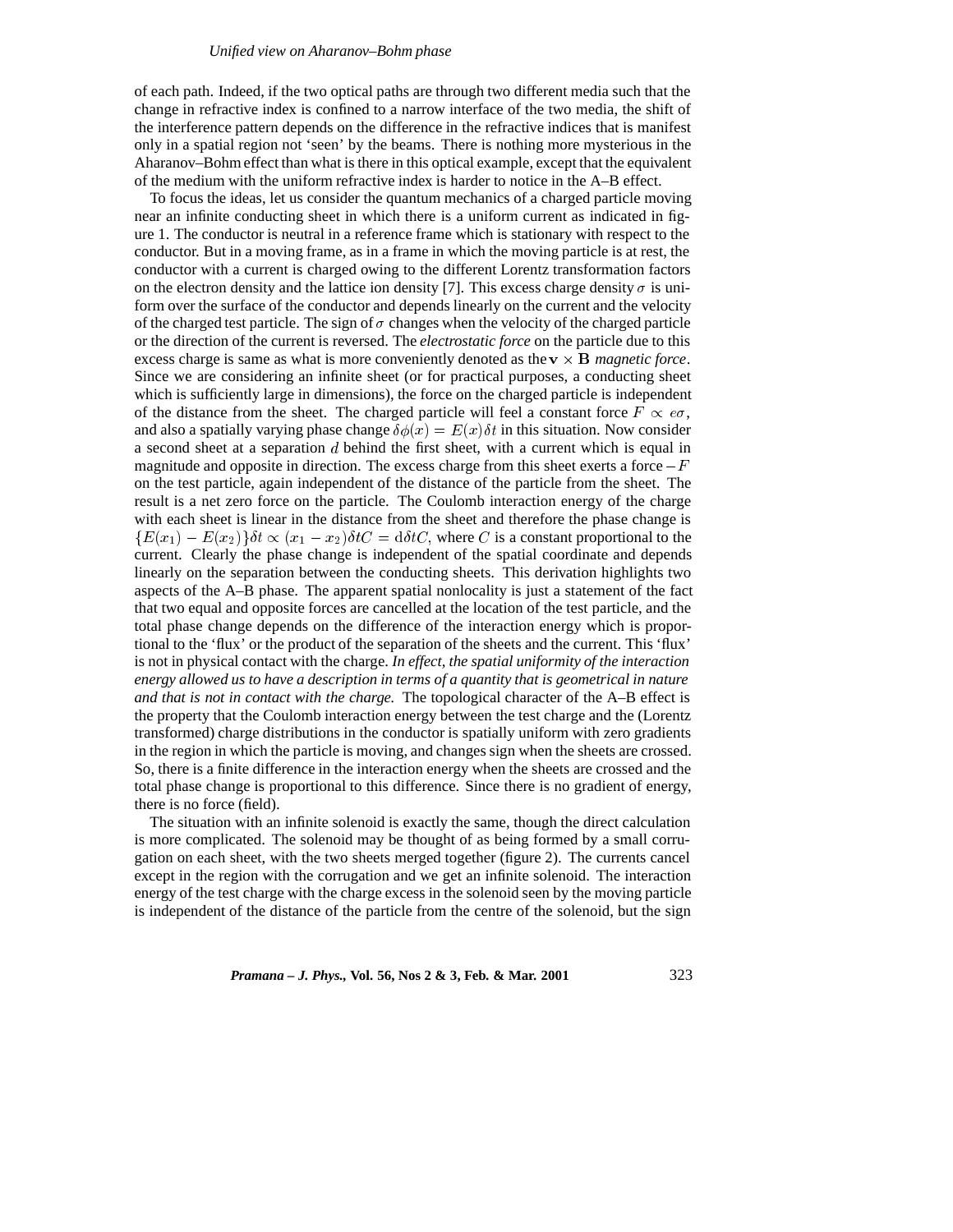

**Figure 1.** The configuration of conducting sheets and moving charge that clarifies the physical origin and properties of the standard Aharanov–Bohm effect.



**Figure 2.** 'Solenoid' formed by two conducting sheets with opposite currents. The Coulomb interaction energy of a charge moving outside the solenoid is nonzero and gradient free.

of the interaction energy changes when the test charge is at a point across the solenoid. There are no forces and the phase change which is proportional to the difference in the interaction energy on the two sides is nonzero, and it is proportional to the 'flux'. This description also brings out the meaning of the gauge invariance of the total phase change. Any additional interaction energy that affect both paths equally, in an integral sense, will not have any effect on the total phase change. Since Coulomb interaction is causal, there is no place for any nonlocality in this problem. It seems that while the various debates have led to some remarkable experiments to avoid criticisms [5], many of the criticisms themselves were based on inadequate appreciation of the physical cause of the A–B phase change.

This analysis shows that the various A–B like phases — the original 'magnetic' A–B effect, the electric A–B effect [1] and the Aharanov–Casher effect  $[8]$  — are all manifestation of the same phenomenon, namely that of the phase change associated with an interaction energy which is spatially gradient free. For the magnetic effect and the electric effect, the physical source is the Coulomb interaction energy, and for the A–C effect it is the magnetostatic interaction energy  $\mu \cdot \mathbf{B}$ . Whether there is force (field) in the region where the particle is moving is irrelevant from a fundamental point of view, though for experiments such a field and force will lead to complications in terms of additional shift of the entire fringe pattern. Clearly, there is no causality problems of any kind in the A–B like effects, since the interaction energy can change only causally. The A–C effect has the same topological status as the A–B effect. They are all birds of the same feather.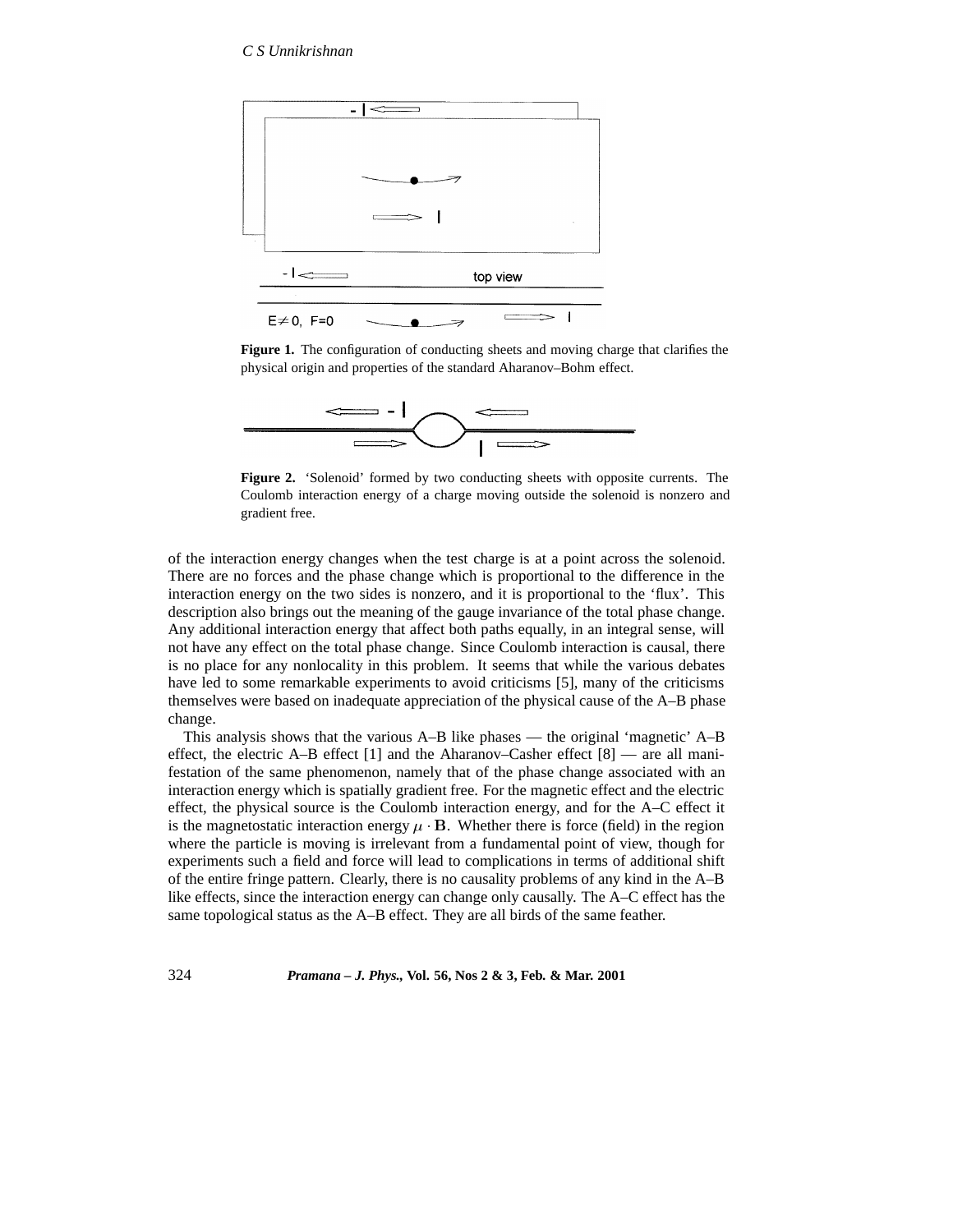## **3. Complementarity, geometric phase and which-path experiments**

One of the remarkable achievements in geometrizing physical effects was the discovery by Pancharatnam [3] in the context of optics and by Berry [2] in the context of quantum mechanics that it was possible to separate the total phase change into a dynamical and a geometrical part. The geometrical phase has properties that allow significant unification and generalizations, apart from significant simplicity in calculations. There is another possible point of view stressing the dynamical physical origin of geometric phases associated with manipulations of states of fundamental particles. The geometric phase associated with spin rotations can be obtained directly from a generalization of the usual dynamical phase  $\int p_i dx^i$ , to include the spin as one of the momenta  $p_i$  and the angular coordinate as the corresponding  $dx^i$ . So, measurements of geometric phase  $\varphi_{\rm geom}$  for fundamental particles is in effect a direct measurement of the spin (projection) s of these particles, through the relation  $\varphi_{\text{geom}} = \int s d\theta$ , where  $d\theta$  is the infinitesimal angular rotation on the spin projection [9]. In this view there is a physical meaning to the relative phase between a state and another rotated from the first by an angle which would make the second state orthogonal to the first. (One might ask then why there is no interference between such states though there is coherence. The answer is that there is interference, but the pattern is the overlap of two interference patterns shifted with respect to each other by  $\pi$  [10].)

Now I discuss an important application that has emerged from this point of view.

Most of the familiar discussion on complementarity principle is based on the uncertainty principle for the position and momentum variables, since which path information is essentially position information. But there is a class of atom interferometry experiments employing micromaser detectors in which the path is inferred without measuring the position directly [11]. In the atom interferometry experiment employing excited state atoms and the micromaser which-path detectors, the atomic wave-function splits into two amplitudes at a double slit and then there are two resonant cavities in line with each slit through which the atoms pass (figure 3). The high finesse cavity is tuned to ensure spontaneous emission of a low energy photon into the cavity and the presence of this photon after the atom passes to the detector provides the means for which-path detection. The momentum kick from



**Figure 3.** Two experiments with micromaser which-path detectors. (**a**) A two-slit experiment. (**b**) A Mach–Zehnder configuration. In both cases, if the cavities have nearly 100% finesse there will be complete loss of interference. But there is no back action on the momentum.

*Pramana – J. Phys.,* **Vol. 56, Nos 2 & 3, Feb. & Mar. 2001** 325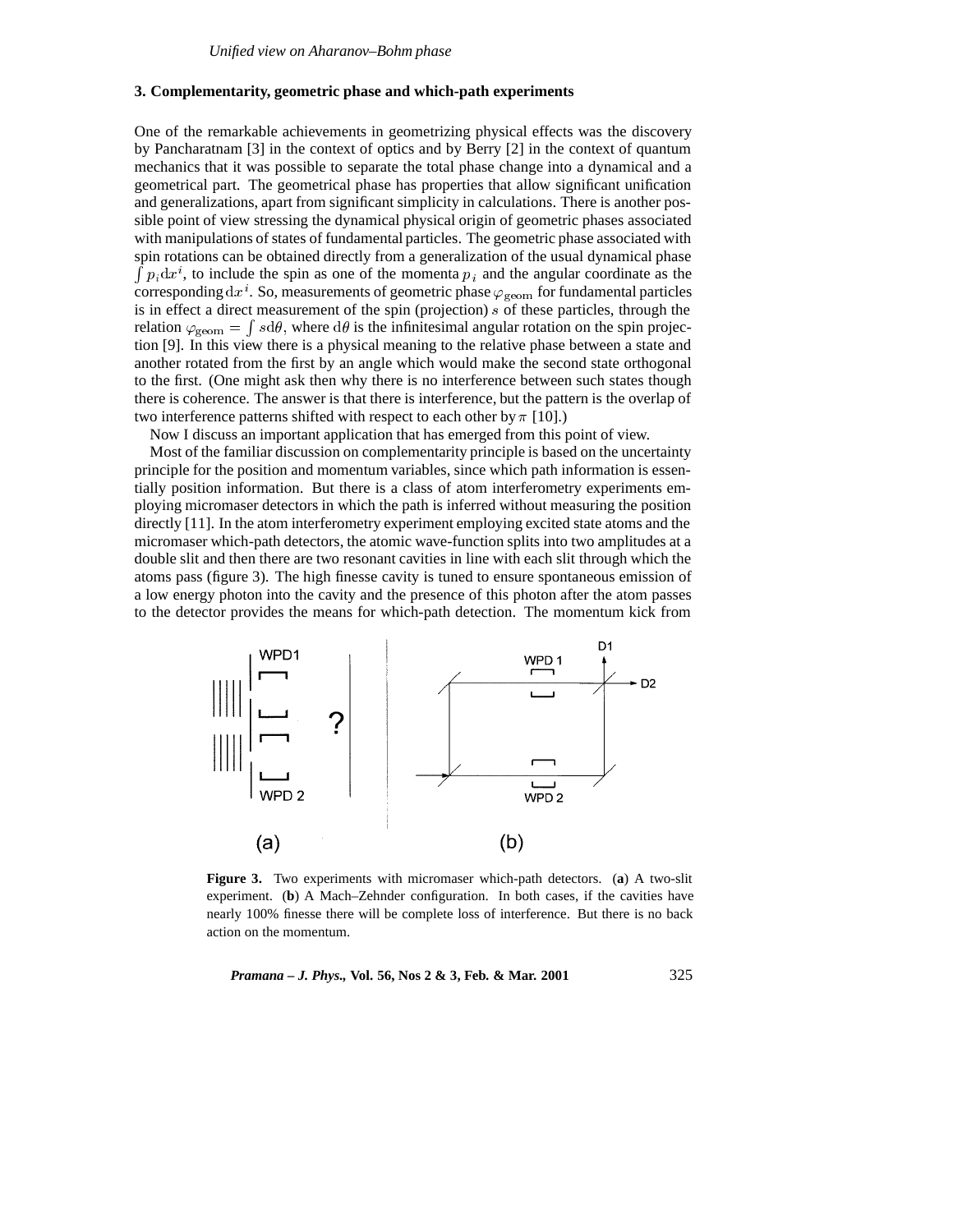the emission of such a low energy photon is not sufficient to explain the loss of interference in such experiments. There have been considerable debate [12–15] on the issue and the fact that there is no momentum back-action was confirmed in a recent experiment by Durr, Nonn and Rempe [16]. Mathematically, the loss of interference is attributed to the correlation established between the which-path detector and the atomic wave-function.

The view that complementarity can arise due to correlations is formally correct. But the question remains as to whether there is any physical mechanism that acts on the wavefunction to scramble the phase, without changing the momentum. It is important to note that the correlation with a detector takes a finite time to be established and it is physically more reasonable to think that the phase of the amplitudes are altered even before the final correlation is established with a cavity. This local view is important to have consistency in the context of delayed choice experiments.

It is possible to change the phase without introducing a momentum kick, as in the case of the A–B effect, if the physical process involves a rotation of the spinor wave-function of the two-level atom. If the quantum state changes by a process equivalent to a spin flip, the wave-function picks up a phase of  $\pi/2$ . In an atom interferometry experiment, *if the whichpath detectors work on the principle of spontaneous emission into a tuned cavity then a change of state is equivalent to a rotation of the a spinor through*  $\pi$  and the interference *pattern should shift by*  $\pi/2$ . Since the direction of the rotation is unspecified in the case of spontaneous emission, there are two distinct sets of interference patterns shifted from a mean position by  $\pm \pi/2$  and this results in two overlapping patterns shifted with respect to each other by  $\pi$ . The result is the apparent absence of the interference pattern. There is no momentum back-action. (In ref. [17], the authors have discussed the idea of loss of interference due to spin rotation for the electron in a magnetic field. An example in which the fluctuations in the geometric phase destroys interference in a two slit which-path experiment with photons has been discussed by Bhandari [18] and the similarity between the optics experiment and the atom interferometry experiments has been mentioned.)

The initial state of the atom, before entering the double slit and cavities, can be represented as  $\psi_o(r, i) = \chi(r) |e\rangle$ , where the spatial part and the internal state (denoted by  $i = e$ or  $g$ , for excited state or ground state) are explicitly written. If there are no cavities, the wave-function after passing through the double slit is

$$
\psi(r) = \frac{1}{\sqrt{2}} [\chi_1(r) + \chi_2(r)] |e\rangle.
$$
 (1)

This coherent superposition gives the interference pattern at the detector plane.

If a photon is registered in the upper detector, then the atom wave-function after passing through the detector would pick up a phase of  $\pm \pi/2$ . If the photon is emitted in the lower detector there is a similar change in phase. We can write the wave-function of the atom after passing through the cavities as

$$
\psi(r) = \frac{1}{\sqrt{2}} [\chi_1(r) \exp(\pm i\pi/2) + \chi_2(r)] |g\rangle, \qquad (2)
$$

for the case in which the spontaneous emission takes place in the upper cavity and

$$
\psi(r) = \frac{1}{\sqrt{2}} [\chi_1(r) + \chi_2(r) \exp(\pm i\pi/2)] |g\rangle, \qquad (3)
$$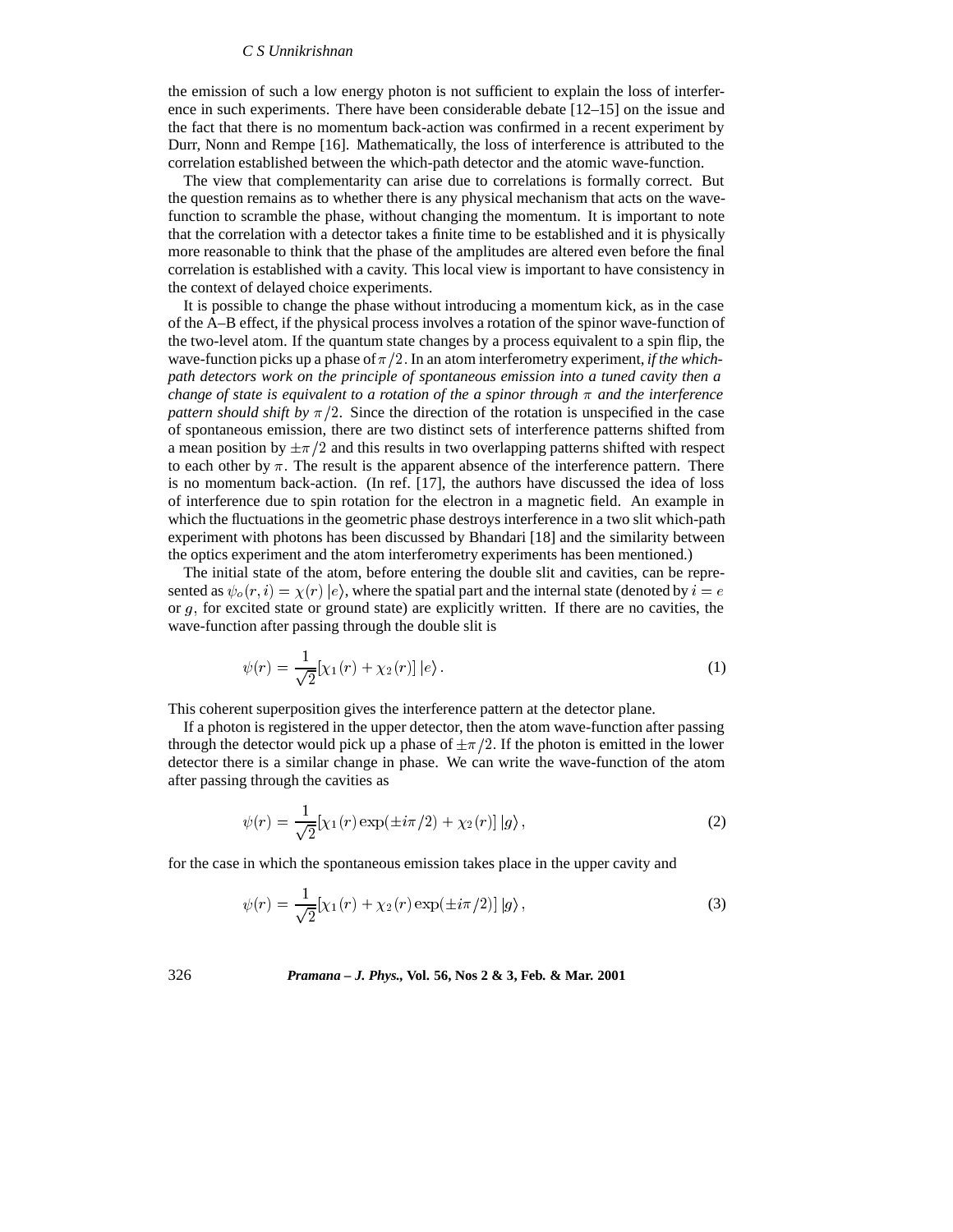for the case in which the emission takes place into the lower cavity. The net result is the overlap of two interference patterns, both of which are shifted with respect to the interference pattern without the cavities by  $\pm \pi/2$ , and the bright fringes of one pattern will overlap with the dark fringes of the other resulting in an *apparently washed out interference*. This conclusion holds even if there is only one good which-path detector.

At this stage I can state an interesting corollary: *If quantum complementarity is taken as a fundamental principle, then it implies that two-level atoms, neutrons etc. should behave like spinors under rotations*. They should pick up the phase factor  $\pi/2$  under rotation through  $\pi$ ; otherwise quantum complementarity will be violated in interference experiments [19].

The wave-functions of eq. (2) and (3) can be written only if the quantum state of the cavities can be distinguished in principle before and after the emission. If the occupation number in the cavity is already very large, the two cavities are indistinguishable even after the emission. Then the wave-functions  $\chi_1(r)$  and  $\chi_2(r)$  are coherent and the normal interference pattern emerges (the visibility will be a function of the photon occupation inside the cavities) [20]. Some authors have also interpreted these results in terms of the uncertainty relation between the occupation number and the phase angle,  $\Delta N \Delta \phi > 1$ , and when  $\Delta N$  is large due to photon statistical fluctuations, the phase fluctuation is small [18,20]. But the uncertainty relation gives only a bound and not the right solution of two overlapping interference patterns. (One could also ask what is the physical system relevant here on which the uncertainty principle is applied. The number-phase uncertainty refers to the photons in the cavity whereas the phase uncertainty we need is on the atomic wavefunction! It turns out that the uncertainty principle becomes relevant not for explaining the loss of interference, but for explaining the impossibility of doing quantum erasure when the occupation number in the cavity is small [19].)

It is important to mention that there is no which-path detection without quantum backaction; but in the experiments we are discussing, the back-action is on the internal angular state rather than on the linear momentum. As an additional remark we may mention that the case when there is only one high finesse cavity is extremely interesting, though we do not discuss it here. There is still 100% path information and corresponding loss of interference, though there is no direct physical effect that can change the phase for 50% of the atoms [21].

The similarity between the Aharanov–Bohm phase and the random spinor phase in the which-path experiment is obvious. In fact, the whole problem can be analysed in terms of the random Aharanov–Bohm phase introduced due to the interaction of the atoms with the effective scalar potential due to the photons in the cavity. The sign of potential and of the resulting phase change is uncertain, but the potential does not change the momentum of the atoms.

The next example I wish to discuss is also one of changes in spin, but I discuss this in the context of classical gravity. Our approach identifies the local field responsible for the Thomas precession of the spin.

The Einstein's equations of general relativity can be written, in the limit of weak gravitational field, in a form resembling the Maxwell's equations of electromagnetism [22,23]. The time-time component of the metric represents the scalar potential, whose gradient gives the standard Newtonian gravitational field  $(g)$ , and the space-time components defines a vector potential whose curl is the analogue of the magnetic field. The gravitomagnetic field in general relativity is generated by moving and rotating masses, just as the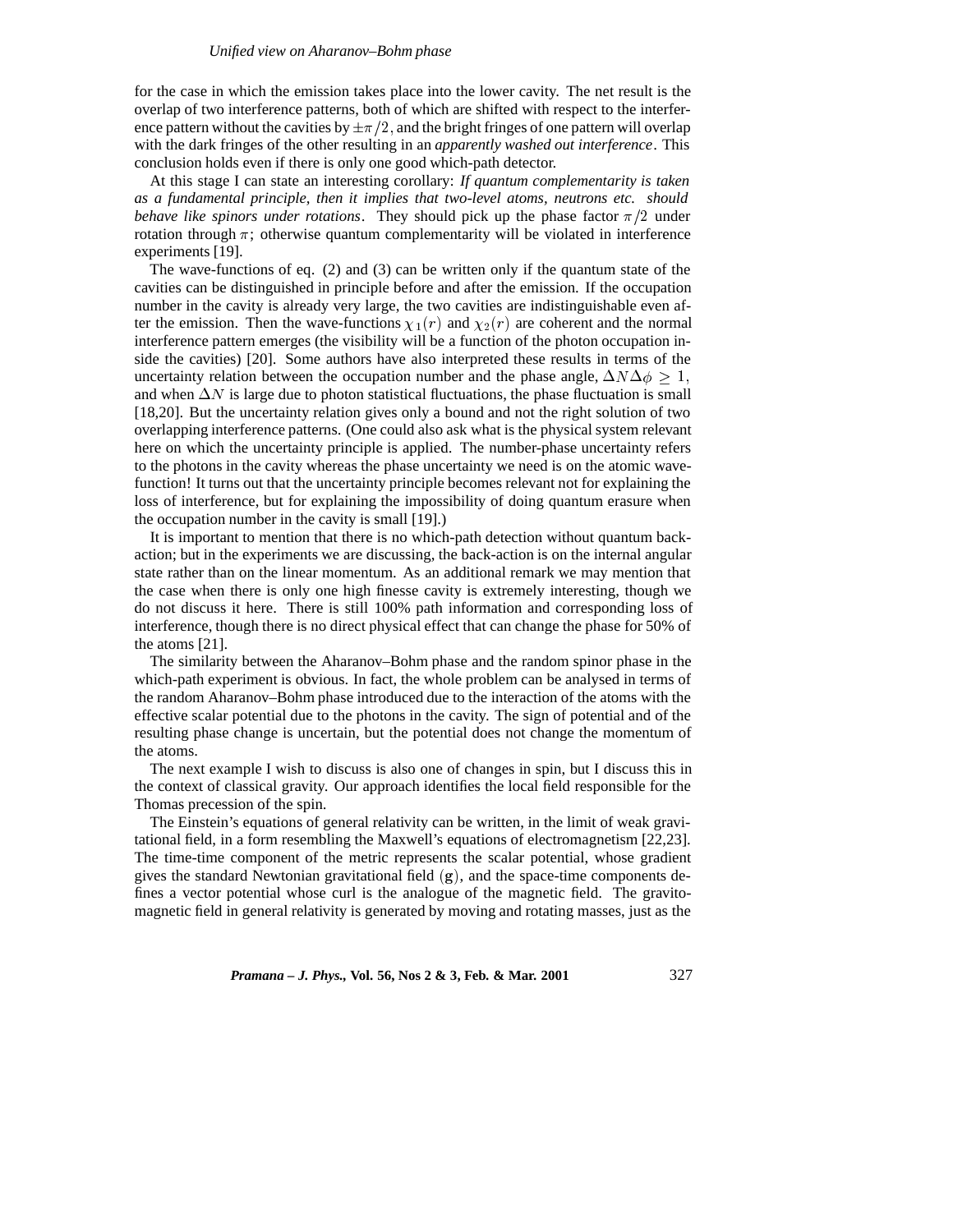magnetic field is generated by currents and magnetic moments. Angular momentum interacts with the gravito-magnetic field and there are analogues of spin-orbit and spin-spin interactions leading to spin precession [22,23]. It is extremely difficult to study these components of the tensorial gravitational interaction owing to the smallness of the coupling. There is some evidence for the existence of the gravito-magnetic field from lunar laser ranging [24] and the LAGEOS experiments [25]. The space experiment gravity probe-B, an experiment seeking a direct precision measurement of the gravito-magnetic field by monitoring the precession of a gyroscope in the gravitomagnetic field of the Earth, is in preparation [26].

The gravito-electric and magnetic fields have transformation properties similar to that of the electromagnetic fields under Lorentz transformations. The induced gravito-magnetic field in the moving frame of a gyroscope in orbit in the Earth's gravitational field is of the form  $B_g \propto (\mathbf{v} \times \mathbf{g})/c$ , similar to the relativistic transformation of the electric field into a magnetic field in a frame moving with velocity <sup>v</sup>. The precession angle of the gyroscope in the induced gravito-magnetic field depends on the local gravitational potential and the rate of precession is proportional to the local gravitational field. Remarkably, the spin precession rate does not depend on the curvature of space-time. By the equivalence principle, *a magnetic like field should arise from the relativistic transformation of the inertial acceleration as well* provided there is a nonzero  $v \times a$  for the inertial motion, where a is the acceleration. This is the case, for example, for motion along a curved path. The equivalence principle demands the existence of a magnetic-like inertial force field and the interaction of angular momentum with such an accelero-magnetic field will lead to spin precession.

The equation for the spin precession is

$$
\frac{\mathrm{d}\mathbf{s}}{\mathrm{d}t} = \frac{1}{2c}\mathbf{s} \times \mathbf{B}_a = \frac{1}{2c}\mathbf{s} \times (\mathbf{v} \times \mathbf{a})/c.
$$
 (4)

The frequency of spin precession then is  $\frac{\mathbf{v} \times \mathbf{a}}{2c^2}$ . Spin precession with exactly this value for precession frequency is well known in atomic physics. I identify this as the Thomas precession [27].

This shows that the Thomas precession is due to the spin-orbit coupling through the accelero-magnetic field. *The torque that is responsible for the precession of the spin results from a local physical interaction*. (Usually it is treated as resulting from combining boosts in different directions, and no torque is identified as responsible for the change in the angular momentum. Both views are equivalent – one is geometrical, in terms of modification to the Minkowski metric and the other view 'physical', in terms of a potential.) The principle of equivalence ensures that the spin precession in the gravito-magnetic field will have the same characteristics as in the accelero-magnetic field since the curvature does not play a role in the precession rate. *In any metric gravitation theory that obeys the equivalence principle to the accuracy demanded by experiments, Thomas precession implies the existence of the gravito-magnetic field*. This is a significant and important result, especially in the context of the difficulty in studying the gravito-magnetic field directly. Since atomic spectroscopy is a high precision tool and since the doublet separations are measured to remarkable accuracies exceeding  $10^{-10}$ , atomic spectroscopy may be considered as the most precise test of the existence and properties of the gravito-magnetic field, in a domain in which the equivalence principle is valid.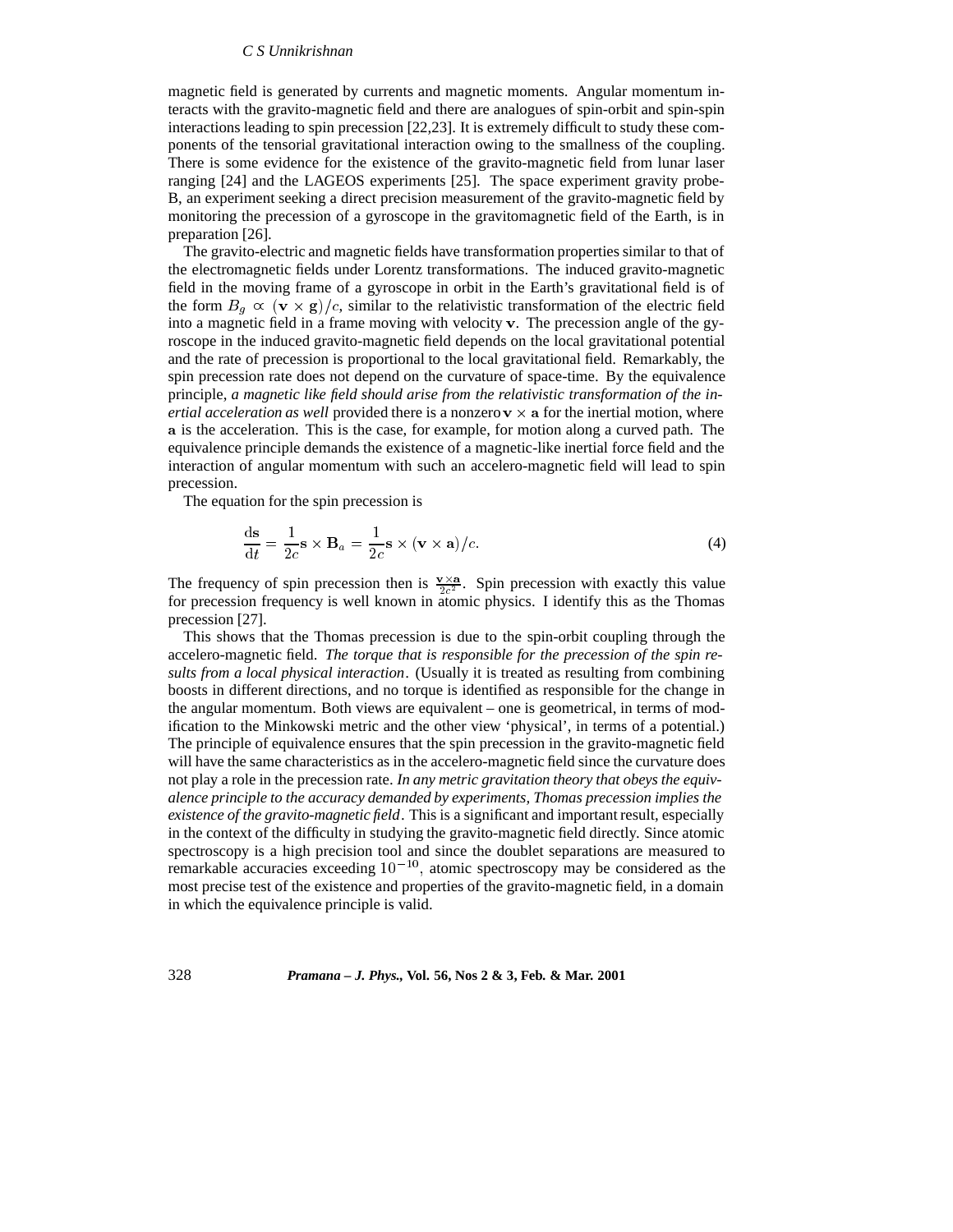## **4. The classical nature of A–B fringe shifts**

Quantum phase changes in a gravitational field is an interesting topic. The physical effects are obtained by including the Newtonian gravitational potential in the Schrödinger equation. There have been some discussion as to whether there is any violation of the equivalence principle in cases involving gravity and quantum mechanics, or whether there is any 'nonclassical' signatures (like physical quantities depending on the Planck's constant) in such cases [28,29].

As an example let us take the gravitational analogue of the electric A–B effect [30]. If there are two interfering paths,  $x_1$  and  $x_2$ , through regions with different potentials  $\phi_1$  and  $\phi_2$ , the accumulated relative phase shift in the electromagnetic case is given by  $\frac{e}{\hbar} \left( \int_{x_1} \phi_1 dt_1 - \int_{x_2} \phi_2 dt_2 \right)$ . Conceptually the scalar gravitational A–B effect is very similar to the electromagnetic A–B effect. The phase change in the gravitational case is given by  $\frac{m}{\hbar} \left( \int_{x_1} \phi_1(x) dt_1 - \int_{x_2} \phi_2(x) dt_2 \right)$ . Here  $\phi(x)$  is the gravitational potential. In effect this phase shift is the same as the gravitational phase shift measured in neutron interferometry experiments [31].

The formal expression for quantum phase change in a gravitational field explicitly contains the Planck's constant and the mass of the particle. At first sight this may be surprising since gravitational phenomena obey the equivalence principle and no measurable quantity should contain the inertial or gravitational mass explicitly. Also, there is no other known laboratory gravitational phenomenon in which the Planck's constant appears explicitly. But the apparent 'quantum signature' is a mirage. It may seem surprising to many if it is stated that neither the gravitational A–B effect *nor the electromagnetic A–B effect* contain any quantum signature in the experimentally measured quantity – in the shift of the interference fringes.

The expressions for the phase shifts is proportional to the charge of the field. Therefore, in the gravitational case, the phase shift is proportional to the gravitational mass*.* The inertial mass comes into picture through the de Broglie relation connecting the wavelength and the momentum of the particles. *The fringe shift itself, which is the product of the phase shift and the wavelength, is the directly measured quantity and it is independent of the mass if the inertial and gravitational masses are equivalent*. The fringe shift for propagation over length l is  $\Delta s = a \frac{m}{\hbar} (\Delta \phi) \lambda t \propto (\Delta \phi) t^2 / l$ , where a is a scaling factor. This is *independent of the mass and the Planck's constant* [30]. The quantum signature is imprinted only in the fringe spacing. In other words, while the interference pattern is a consequence of the quantum nature of the atoms, the shift in the fringe pattern itself is purely classical. A similar remark applies to the quantum signature in the electromagnetic A–B effect. The fringe shift itself is classical, with no dependence on the Planck's constant [32]. The phase shift can be written as

$$
\Delta \varphi = \frac{e}{\hbar} (\phi_1 - \phi_2) t = \frac{e}{\hbar} (\phi_1 - \phi_2) l/v,
$$
\n(5)

where  $l$  is the length scale of the interfering paths and  $v$  the average velocity of the particles. The fringe shift is

$$
\Delta s = a\lambda \Delta \varphi = \frac{\hbar}{p} \frac{e(\phi_1 - \phi_2)}{\hbar} \frac{l}{p/m} = \frac{\frac{1}{2}e(\phi_1 - \phi_2)l}{p^2/2m}.
$$
 (6)

I rewrite this as

*Pramana – J. Phys.,* **Vol. 56, Nos 2 & 3, Feb. & Mar. 2001** 329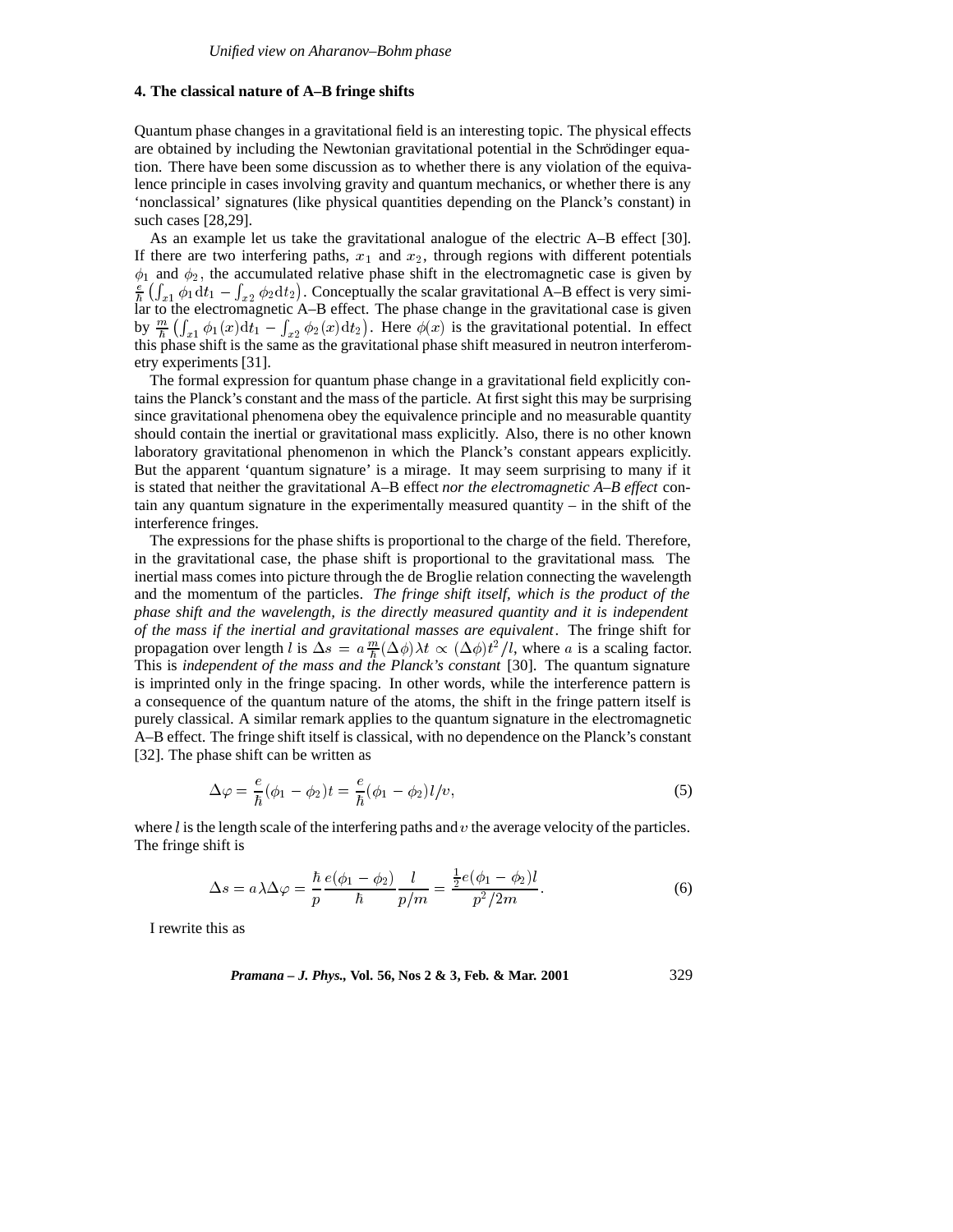$$
\Delta s = \frac{\frac{1}{2}a(\Delta E_{\text{Potential}})l}{E_{\text{Kinetic}}}. \tag{7}
$$

This is the general expression for the fringe shift in A–B effect and it is applicable to all the A–B like phases we have discussed. In the magnetic A–B case this is not obvious from the standard expression containing the magnetic flux, but our earlier analysis establishing the equivalence between the magnetic and electric A–B effects implies this result for the magnetic A–B effect. The fringe shift looks classical and depends on the ratio of the difference in the potential (interaction) energy over the two paths and the kinetic energy. Curiously, the expression contains a factor of  $1/2$ , accounting for the *quantum fact* that there is one particle and two paths.

## **5. Summary**

In summary, I have presented a unified view on Aharanov–Bohm like phases motivated by the physical requirement that all physical changes, including those in phases should originate in local physical interactions. This 'local realistic' view has clarified many basic issues that have been debated widely. (In fact, pursuing this line of thought lead to a remarkable resolution of the long standing EPR nonlocality puzzle [33].) Phases arising in spin rotation are closely related to the A–B phase. I have presented the solution to the problem of origin of quantum complementarity without Heisenberg momentum back action in atom interferometry which-path experiments. Consideration of the motion of a spin in a gravitational field has lead to the result that the Thomas precession is the result of a spin-orbit coupling with a local accelero-magnetic field, found by applying the equivalence principle. The unified picture also brought out the fact that the shift of the interference fringes in the general class of A–B like effects is 'classical', in the sense of not containing the Planck's constant signature.

## **References**

- [1] Y Aharanov and D Bohm, *Phys. Rev.* **115**, 485 (1959)
- [2] M V Berry, *Proc. R. Soc. London* **A392**, 45 (1984)
- [3] S Pancharatnam, *Proc. Indian Acad. Sci.* **44**, 247 (1956); Reprinted in his Collected Works (Oxford University Press, 1975)
- [4] A Shapere and F Wilczek (eds), *Geometric phases in physics* (World Scientific, Singapore, 1989)
- [5] M Peshkin and A Tonomura, *The Aharanov-Bohm effect*, Lecture Notes in Physics (Springer-Verlag, Berlin Heidelberg, 1989) vol. 340
- [6] J Hamilton, *The Aharanov–Bohm and other cyclic phenomena, Springer tracts in modern physics* (Springer-Verlag, Berlin Heidelberg, 1997) vol. 139
- [7] E M Purcell, *Electricity and Magnetism: Berkely Physics Course* (MacGraw- Hill, New York, 1965) vol. 2
- [8] Y Aharanov and A Casher, *Phys. Rev. Lett.* **53**, 319 (1984)
- [9] C S Unnikrishnan, *Measurement of geometric phase as measurement of spin*, to be published
- [10] C S Unnikrishnan, *Phys. Rev.* **A62**, 015601 (2000)
- [11] M O Scully, B G Englert and H Walther, *Nature* **351**, 111 (1991)
- [12] P Storey, S Tan, S M Collet and D Walls, *Nature* **367**, 626 (1994)